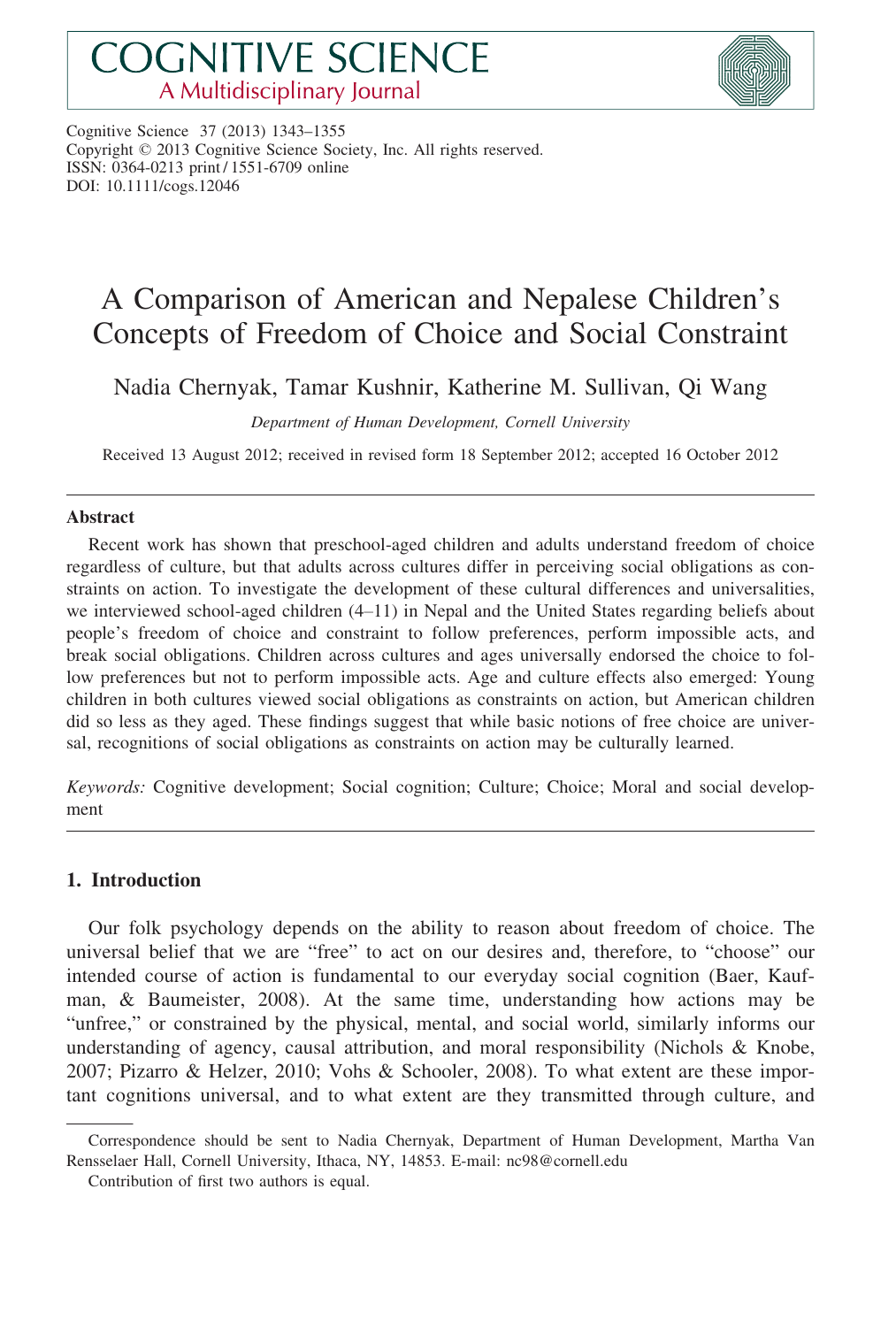learned over developmental time? To investigate this question, we interviewed children of a broad range of ages (4–11) in two cultures (Nepal and the United States) about their intuitions regarding freedom of choice and situational constraint.

Recent work in developmental psychology has documented that young children have some basic understanding of freedom of choice. For example, young children understand that their own actions, and those of other agents, are freely willed (Chernyak, Kushnir, & Wellman, 2010; Kushnir, Wellman, & Chernyak, 2009; Nichols, 2004). That is, children affirm that all else being equal, both their own actions, and those of others "could have been otherwise."

A second and importantly related cognition is that of situational constraint. To adults, "free will cannot really mean that at any point a person's behavior is totally unpredictable (and therefore entirely unconstrained)" (p. 4, Baer et al., 2008). Past literature points to two constraints that children understand as early as the preschool period. First, infants have some notion of how the physical world may constrain the actions of agents. For example, infants infer that people's paths are constrained by the laws of physics (i.e., one cannot pass through a solid brick wall; Gergely & Csibra, 2003). Second, infants and preschoolers understand how mental states (i.e., knowledge) may influence one's decisions, actions, and beliefs (Onishi & Baillargeon, 2005; Wellman, 1990). Supporting the notion that preschoolers believe that the physical and mental world restricts one's freedom of choice, Schult and Wellman (1997) found that children judge certain acts to be physically or biologically impossible, and therefore constrained (see also Kalish, 1998). Similarly, Chernyak et al. (2010) and Kushnir et al. (2009) found that preschool-aged children judge their own actions as determined by physical laws and knowledge states.

The presence of such understandings so early in development raises the possibility that they are highly intuitive, and therefore universal. Indeed, with respect to constraints, Liu, Wellman, Tardif, and Sabbagh (2008) find that ideas about mental (i.e., knowledge) constraints are seen across cultures and develop during the preschool years. Similarly, a recent study examining adult intuitions across cultures found that belief in free will is not culture-dependent (Sarkissian et al., 2010). Other work finds that personal choice is equally valued by young children across cultures (Helwig, 2006; Ryan & Deci, 2000). Even adults from collectivist, interdependent cultures—in which duty, responsibility, and role obligations (rather than freedoms) are highly stressed—feel that those duties are freely followed (Miller, 2003; Miller, Das, & Chakravarthy, 2011; Savani, Markus, Naidu, Kumar, & Berlia, 2010; Exp 5) and endogenously motivated (Miller & Bersoff, 1994).

On the other hand, adults across cultures differ in the extent to which they consider certain social acts "obligations" versus matters of personal choice. For example, Miller and colleagues (Miller & Bersoff, 1998; Miller, Bersoff, & Harwood, 1990) found that Americans were less likely than Hindu Indians to judge that there was a moral imperative to help strangers, unliked others, or those only in minor need of help. Eastern cultures also, in general, view the self—and therefore, by extension, self-caused acts—as more "interdependent" (fitting into a larger social context) than Western cultures (Markus & Kitayama, 1991). Taken together, this work suggests that while basic notions of choice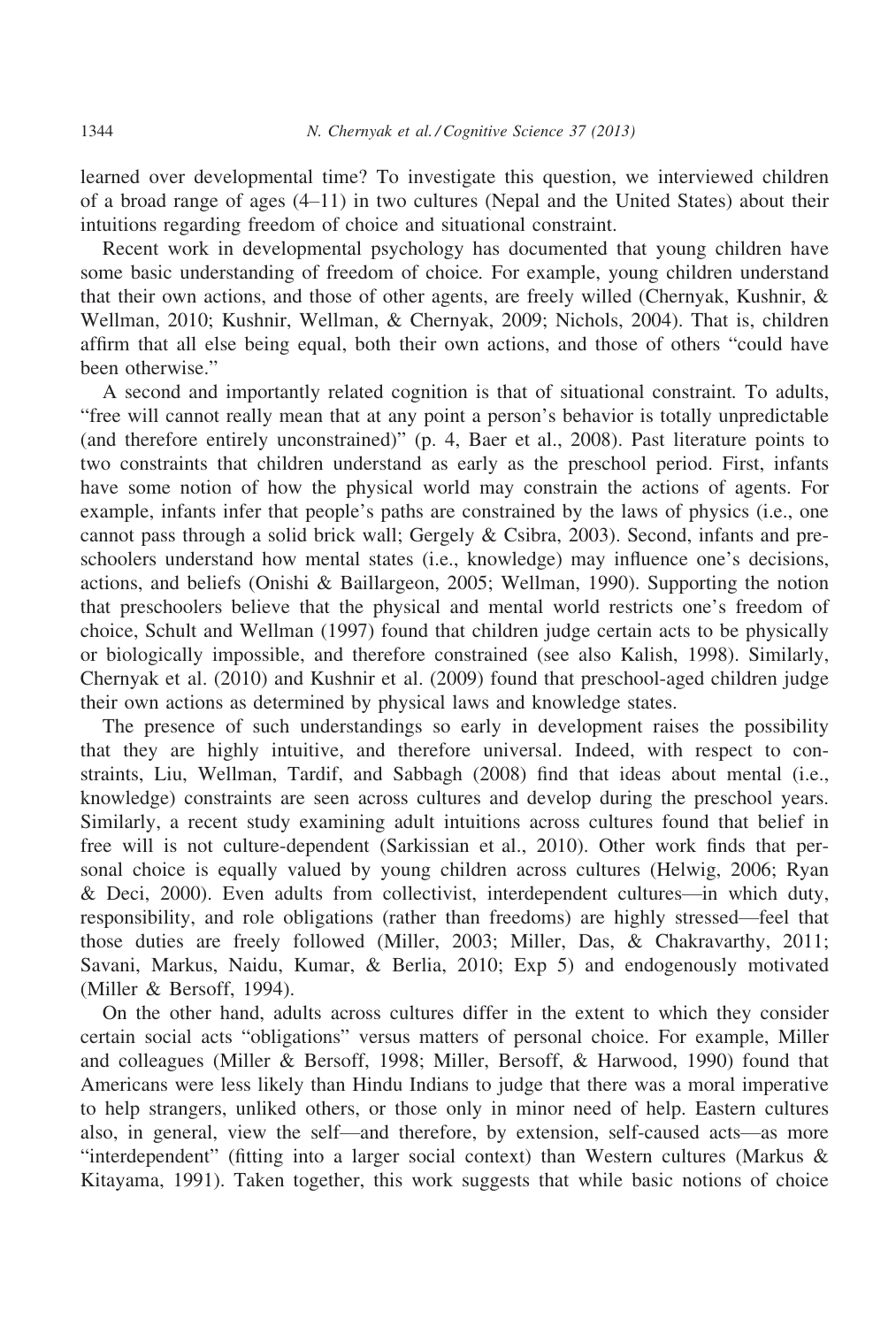and constraint may be similarly endorsed across cultures, the recognition of social obligations as constraints on action is susceptible to cultural variability.

How and when these cultural differences emerge in development remains an intriguing empirical question. It is possible, for example, that young children in both Eastern and Western cultures begin with the sense that social obligations constrain action. Evidence for this idea comes from past work, which found no differences between British and Nepalese preschool-aged children's endorsements of social obligations (Harris, Nunez, & Brett, 2001), and even children in Western, individualistic societies understand that moral and social rules coerce one's ability to act (Chernyak et al., 2010; Kalish & Shiverick, 2004). Therefore, preschool-aged children in both cultures are likely to begin with a strong notion of social constraint. However, social constraints should be viewed as ontologically distinct from physical ones and should be more susceptible to cultural change and variability. Therefore, as children develop within their respective cultures, their beliefs about social constraints should diverge along cultural lines: Past developmental research has shown that the preschool to the early school-age years are associated with the emergence of many cultural differences in social cognition (Miller, 1984; Wang, 2004).

In this study, we investigated beliefs about freedom of choice, physical and mental constraints, and social constraints in two cultural contexts: the United States and Nepal. Nepal was chosen as a representative Eastern culture, which has been relatively understudied in prior cross-cultural work. It comprised collectivist subcultures and ethnic groups, all of which stress a strong sense of social interdependence (Cole, Walker, & Lama-Tamang, 2006). We chose a broad age (4–11 years) to investigate developmental trends in cultural differences.

We devised a questionnaire in which we asked children about their beliefs in freedom of choice and constraint. Children heard a series of vignettes, each about a character who displays a consistent behavior over time (e.g., always using a pen to draw a picture) but has a desire to engage in a new action (e.g., wants to use a pencil). Children were then asked two questions about the desired action: whether the character could choose to act (Free Choice Judgment) and whether the character is going to act (Action Prediction). Each of the items fell into the three categories: (a) simple, unconstrained actions (e.g., using a pencil instead of pen); (b) impossible (physically and mentally constrained) actions (e.g., floating in the air instead of falling after a jump, doing something you do not know how to do); and (c) socially constrained actions (e.g., causing harm to another, breaking rules). We included a broad range of social constraints—from moral acts to social and artifact conventions, capturing the range of social, moral, and obligatory understandings that are present as early as the preschool years (Killen & Smetana, 2002; Smetana, 1981; Turiel, 1983).

We predicted three main hypotheses:

- 1. Children across cultures and ages should universally state that simple, unconstrained actions are freely chosen, whereas impossible actions are not.
- 2. There should be an increasing cultural divergence with age in determining whether social obligations pose constraints on one's action—that is, whether characters can act on their desires when desires and social considerations conflict.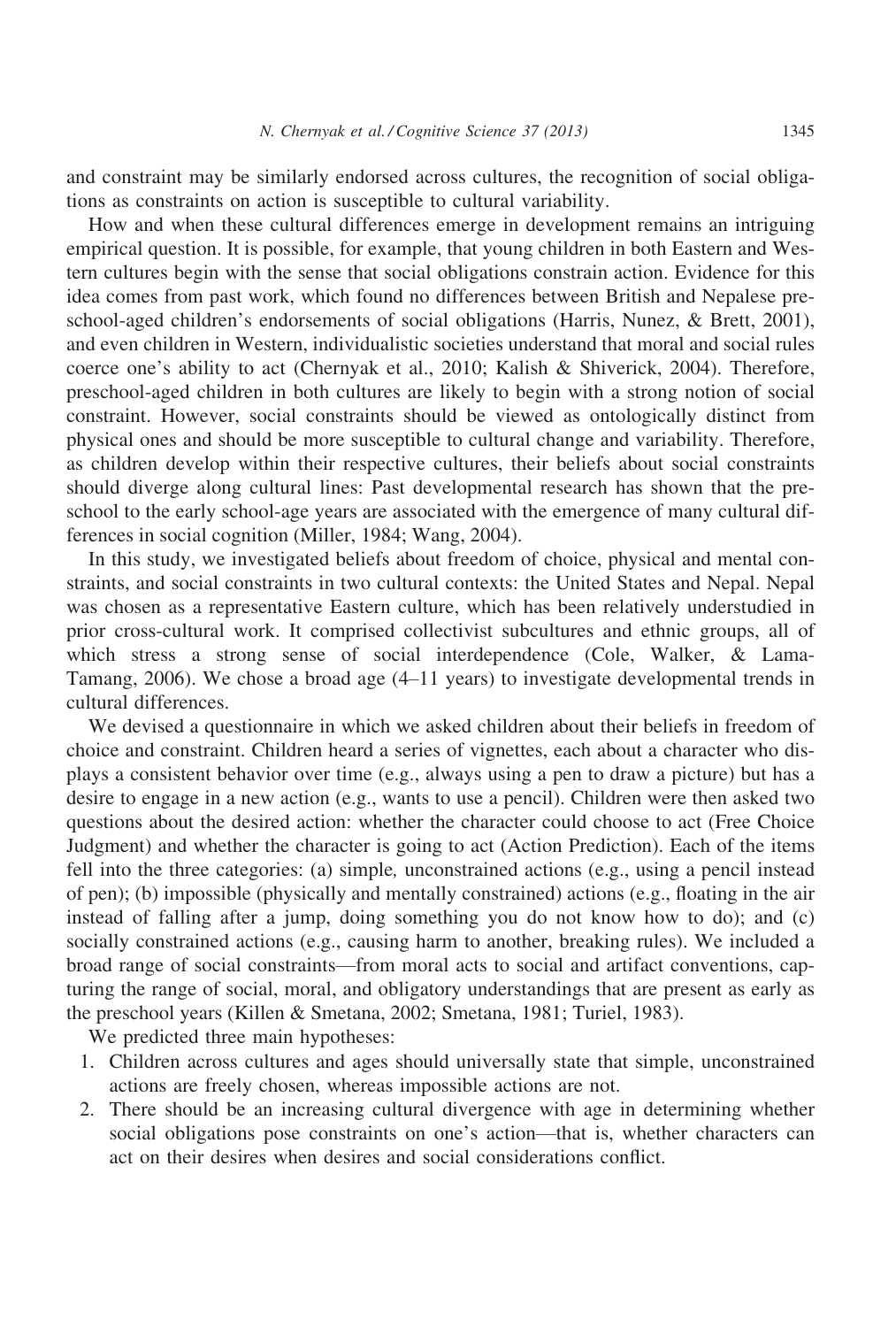3. Following from our second hypothesis, there should be an increasing cultural divergence in the prediction that characters will act on their desires, in particular when desires and social considerations conflict.

## 2. Method

#### 2.1. Participants

Forty-five Nepalese (21 females, 23 males, 1 gender data not recorded) children aged 4–11 years ( $M = 8.22$ ;  $SD = 1.85$ ) participated. We attempted to recruit from multiple, diverse locations. Participants from Nepal were recruited via local schools from an urban area (in Kathmandu) and rural villages (in the Annapurna Himalaya). A comparison sample of 31 American children (17 female, 14 male) aged 4–11 years  $(M = 7.23)$ ;  $SD = 1.73$ ) were recruited from two locations in the Northeast United States: a small university town, and a mid-sized city.<sup>1</sup> American children were of predominantly European-American background, ranging from lower-middle to upper-middle class. Ten additional preschool-aged children (9 from Nepal: Mean age = 6.67; 1 from the United States: age  $= 4$ ) participated, but they were excluded for indiscriminant responding (all "yes" or all "no" to the entire set of Free Choice Judgment Questions), indicating either lack of attention or understanding of task instructions.

## 2.2. Procedure

All children were interviewed in a quiet corner or separate room by a native speaker of their language. The questionnaire was first devised in English, and then translated into Nepali by the third author. The translation was then independently verified by two local Nepalis for grammatical errors and cultural acceptability. Small changes to ensure cultural acceptability were made (e.g., changing the word "fork" to "hand"; using traditional Nepalese names for characters) for select items. The Nepali questionnaire was then independently back-translated by a Nepali-American blind to the wording of the original English questionnaire. Both versions were nearly identical.

## 2.3. Questionnaire

The full questionnaire consisted of 27 child-appropriate items in the following general format:

"Peter draws a picture every day. He always uses a pen to make his picture. But today, he wants to do something different. Peter wants to make his picture with pencils."

The complete set of 27 items fell into 9 categories (3 items per category). See Table 1 for examples. In the first category of items, the target actions were simple, unconstrained actions; they were both possible and did not violate any known laws, norms, or rules (Free Choice items). The next two sets of items comprised impossible actions. That is, the target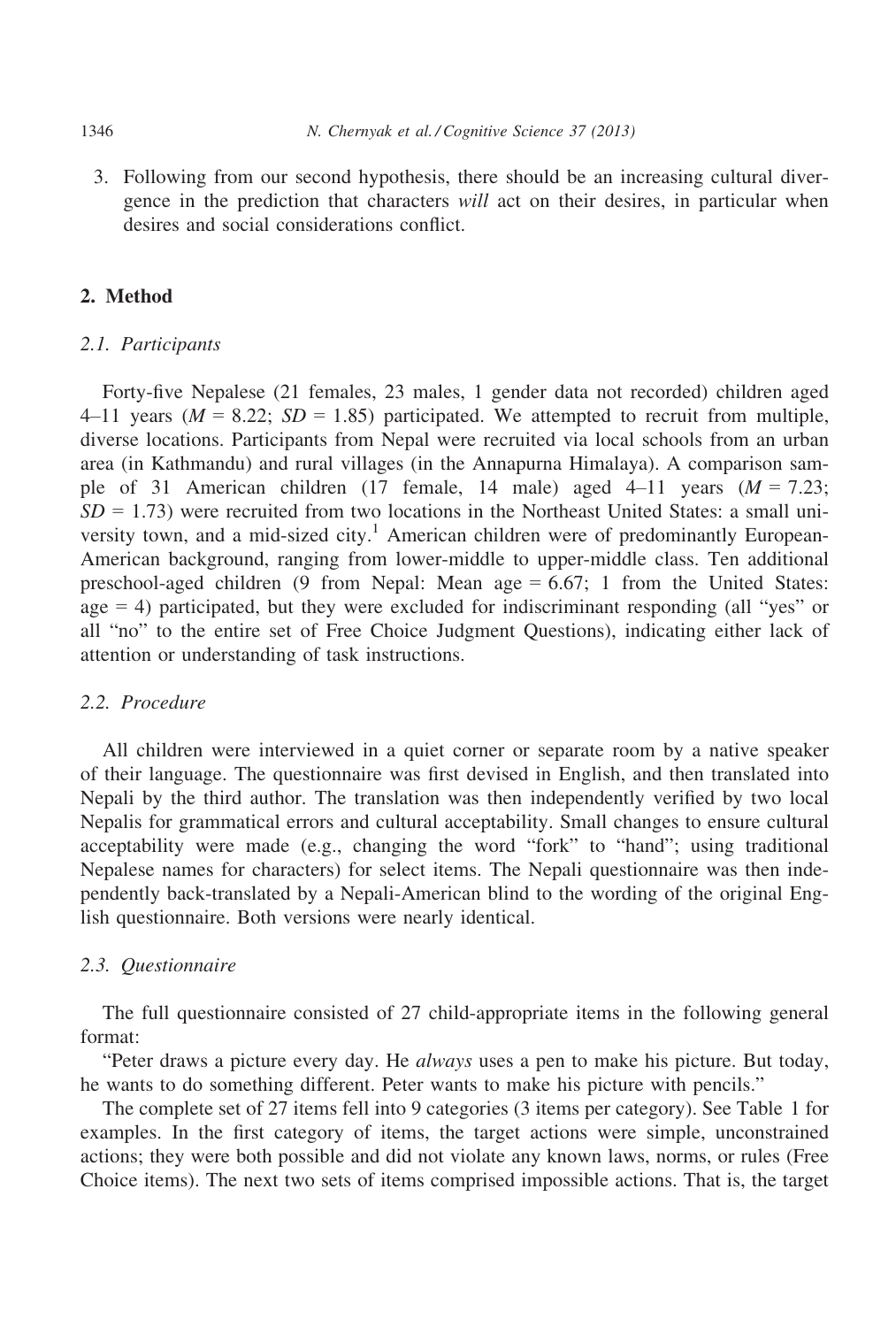| Table 1 |                                        |  |  |
|---------|----------------------------------------|--|--|
|         | Sample questionnaire items by category |  |  |

| Category                    | Example<br>"Peter draws a picture every day. He <i>always</i> uses a pen to make his picture.<br>But today, he wants to do something different. Peter wants to make his picture<br>with pencils."                                                                                                |  |  |
|-----------------------------|--------------------------------------------------------------------------------------------------------------------------------------------------------------------------------------------------------------------------------------------------------------------------------------------------|--|--|
| Free Choice                 |                                                                                                                                                                                                                                                                                                  |  |  |
| Physical Laws               | "Bobby walks to the store every day. He <i>always</i> walks around the big brick wall.<br>But today, he wants to do something different. Bobby wants to walk right through<br>the big brick wall."                                                                                               |  |  |
| <b>Mental Constraints</b>   | "Andrew draws pictures every day. He <i>always</i> draws a picture of a dog.<br>But today, Andrew wants to do something different. Andrew <i>wants</i> to draw a<br>monkey. But Andrew has never seen a monkey before. He does not know what a<br>monkey looks like."                            |  |  |
| Social Norms                | "Gary puts on his clothes every day before he goes outside. He <i>always</i> puts on a<br>shirt and pants. But today, Gary wants to do something different. Gary wants<br>to wear his sister's dress today."                                                                                     |  |  |
| <b>Artifact Conventions</b> | "It is raining in Ben's town today. He <i>always</i> uses an umbrella when it rains.<br>But today, Ben wants to do something different. Ben wants to use a bucket when<br>it rains."                                                                                                             |  |  |
| Moral Norms                 | "Pat sees his friend every day. He always tells his friend something nice. But today,<br>Pat wants to do something different. Pat wants to say something that will make his<br>friend cry."                                                                                                      |  |  |
| <b>Arbitrary Rules</b>      | "Dina's mom tells her that she has to sit on the green chair during dinner. She <i>always</i><br>listens to her mom and sits on the green chair. But today, Dina wants to do<br>something different. Dina wants to sit on the red chair."                                                        |  |  |
| <b>Justified Rules</b>      | "Polly's parents tell her not to lift her little sister because she is too heavy for Polly<br>and Polly might get hurt. Polly always listens to her parents and does not lift her<br>little sister. But today, Polly wants to do something different. Polly wants to lift her<br>little sister." |  |  |
| Selfish Acts                | "Timmy eats lunch with his friends. He always helps his friends clean the table<br>after they are done eating. But today, Timmy wants to do something different.<br>Timmy wants to go play outside and not help his friends clean the table.                                                     |  |  |

action was impossible because it violated either a Physical Law (e.g., gravity) or a Mental Constraint (e.g., knowledge). The next six categories comprised socially constrained items. For these, we included three items in which the target action violated a known convention. For these, we included Social Norms (e.g., gender-appropriate dress), Artifact Conventions (e.g., common use), and Moral Norms (e.g., avoiding harm to another). We also included actions which violated rules (either arbitrary or justified by an appropriate explanation—that is, Arbitrary and Justified Rules items, respectively). Finally, we included actions, in which a character wants to perform an action which does not violate any conventions but comprises a Selfish Act (prioritizes helping oneself over helping another). Pilot work showed that the full 27-item questionnaire was too exhausting for young children; we therefore created three 9-item questionnaire subsets with one question from each category, and randomly assigned children to receive one of the subsets.<sup>2</sup> Two orderings of the nine items (forwards) and backwards) were counterbalanced across participants.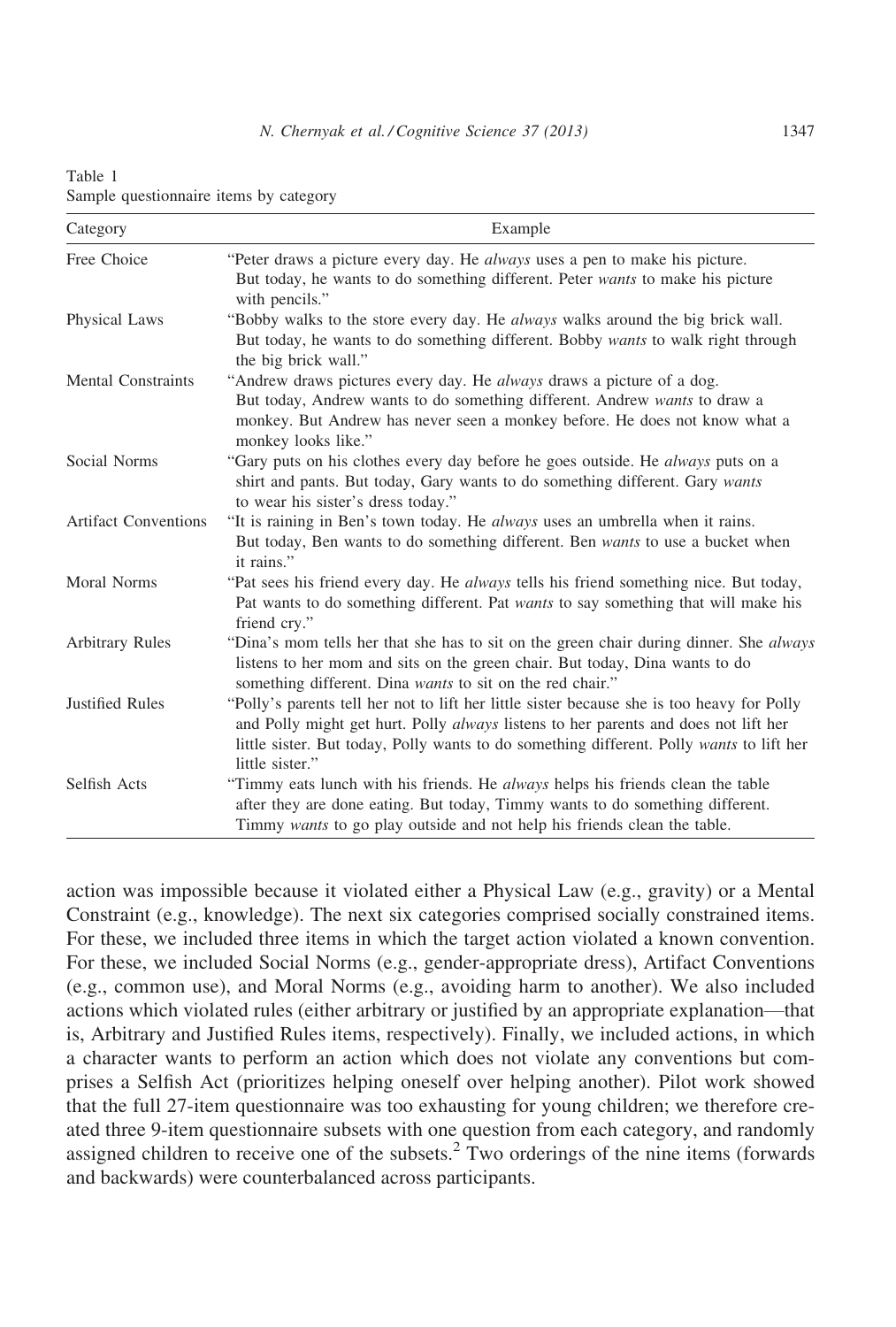#### 2.4. Dependent measures

After hearing each item, participants were asked to answer two questions related to the character's desired action: (a) a *Free Choice Judgment* regarding whether the character can act in line with his/her desire ("Can Peter make his picture with pencils today: yes or no?"); and (b) an Action Prediction regarding whether the character will act in line with that desire ("What do you think Peter will do today: make his picture with a pen or make his picture with pencils?").

### 3. Results

Preliminary analyses showed no gender differences or differences between Nepalese participants who were recruited from rural versus urban areas on any of the items. We therefore present data collapsed across genders and cities.

Our first hypothesis was that children of both cultures would share the universal, earlydeveloping intuition of free choice and the complementary notion of physical and mental constraint. Thus, we expected no cultural differences in the first three categories (Free Choice, Physical Laws, and Mental Constraints). Fig. 1 shows responses to the Free Choice Judgment for each of these categories. The majority of both American (29/30; 97%) and Nepalese (41/45; 91%) children answered that people could choose to perform simple unconstrained actions (Binomial  $p$ 's < .001). However, the majority of both American and Nepalese children answered that the characters could not act against Physical Laws (American: 28/30 [93%], Nepalese: 34/45 [76%], Binomial  $p$ 's < .01), or against Mental Constraints (American: 20/30 [67%], Binomial  $p = .10$ ; Nepalese: 33/45 [73%], Binomial  $p < .01$ ).



Fig. 1. Proportion of "Yes" responses to the Free Choice Judgment and Action Prediction questions for the Free Choice, Physical Laws, and Mental Constraints items (bars represent 95% confidence intervals for each mean).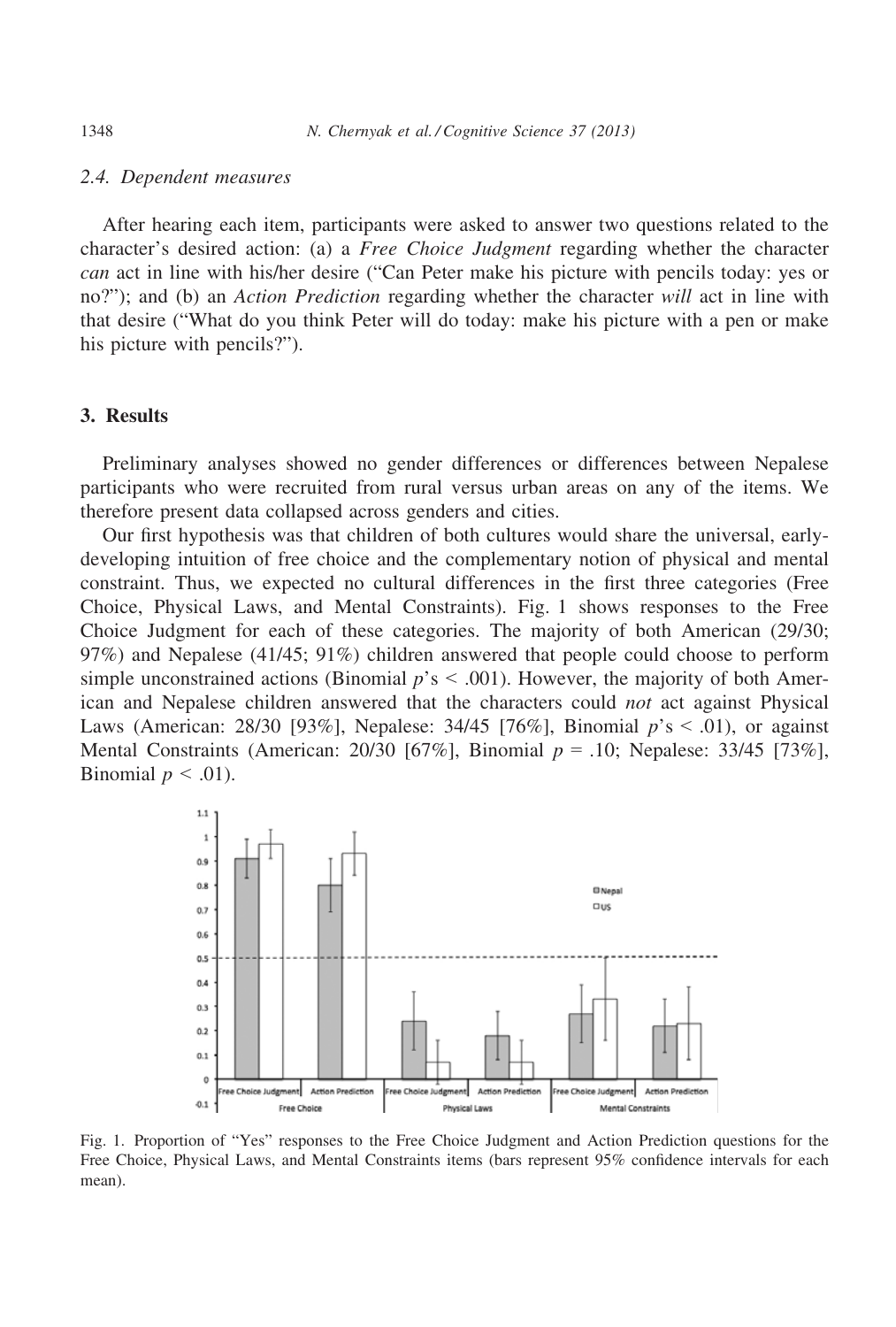To investigate whether these universal intuitions show any developmental or cultural variation, we performed three binary regression analyses (one each for Free Choice, Physical Laws, and Mental Constraints). In each regression, we used culture, age, and age  $\times$  culture interaction as predictors and Free Choice Judgment as the response. None of these predictors were significant (all  $p$ 's  $> 0.05$ ). Thus, American and Nepalese children across all age groups share the intuition that simple actions are free, and impossible actions are not, lending support to the idea that the notions of freedom of choice and physical and mental constraint are early-developing and culturally universal.

The next set of analyses focused on our second hypothesis that cultural exposure would shape intuitions regarding what is considered a constraint on one's action. Preliminary analyses of each of the six individual social constraint items showed consistent results for each item, so data were collapsed across items.<sup>3</sup> We averaged Free Choice Judgments for the socially constrained items (six total), such that each child received an average score between 0 and 1 representing his or her Free Choice Judgments in the face of social constraints. One-sampled t-tests revealed that Nepalese participants' Free Choice Judgments were significantly below chance  $(M = .40, SD = .25)$ ,  $t(44) = -2.76, p < .01$ , whereas American participants' ( $M = .48$ ,  $SD = .41$ ) did not differ from chance,  $p > .15$ . Thus, when considered as a whole, Nepalese children endorsed the notion of social constraint, whereas American children did not.

To investigate how these changes may emerge with age, we then ran a linear regression with culture, age, and age  $\times$  culture interaction as the predictors, and averaged Free Choice Judgment score as the response. The results of this analysis are shown in Fig. 2. There was a significant effect of culture,  $B = .93$ ,  $SE(B) = .31$ ,  $p < .01$ , age,  $B = .12$ ,  $SE$  $(B) = .03, p < .01,$  and a culture  $\times$  age interaction,  $B = -.14, SE(B) = .04, p < .01.$ 

To investigate this interaction, we ran two follow-up regressions, separately for each culture. For the American children, age positively predicted average Free Choice Judgment averages,  $B = .12$ ,  $SE(B) = .04$ ,  $p < .01$ . However, age was not a significant



Fig. 2. Regression lines for Free Choice Judgment means (0–1) of the socially constrained items (Social Norms, Artifact Conventions, Moral Norms, Arbitrary Rules, Justified Rules, and Selfish Acts) versus Age.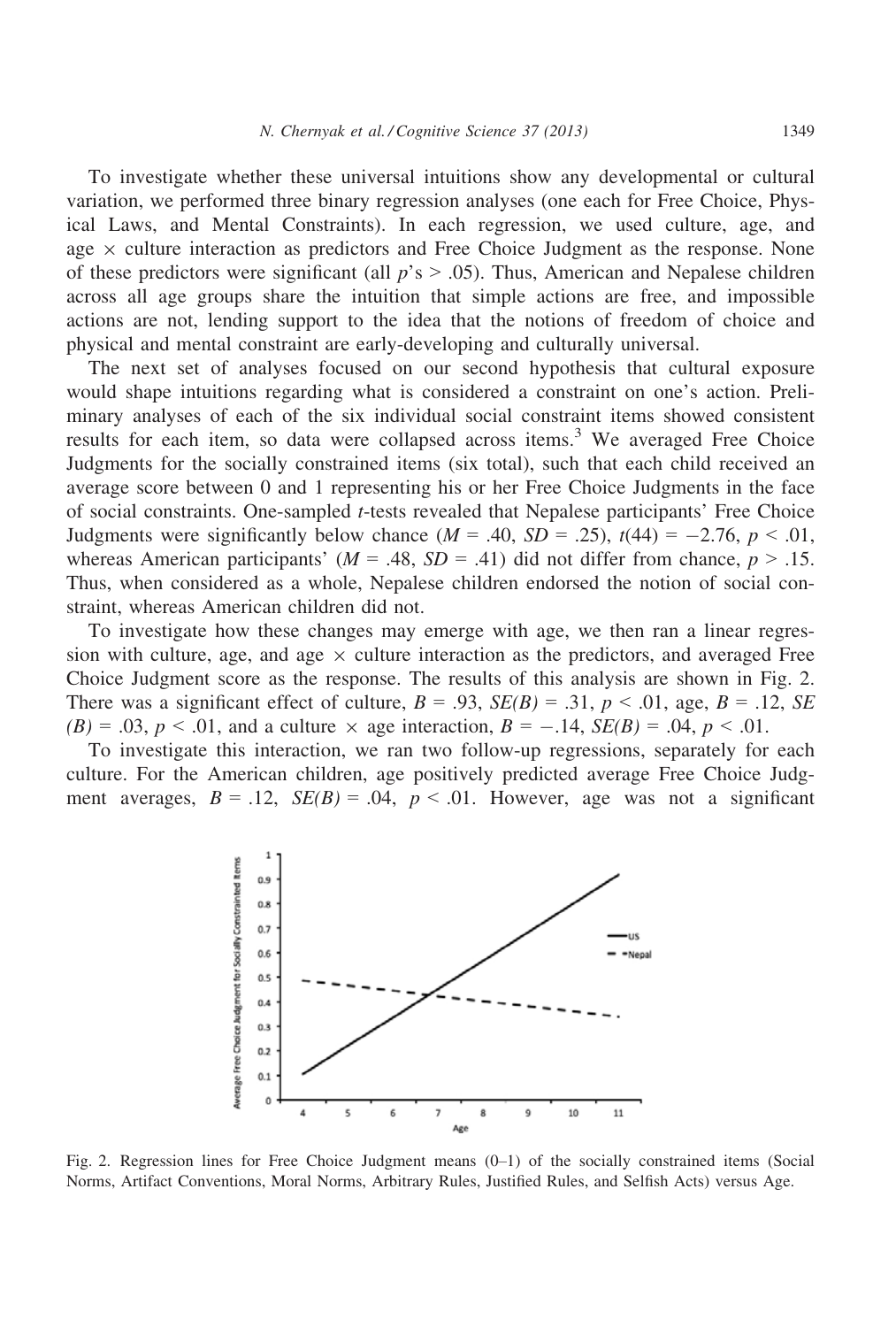predictor of Free Choice Judgment for Nepalese children  $(p > .10)$ . The overall results thus suggest that while Nepalese children recognized that social obligations pose constraints on action across all ages, American children showed a decreased tendency to endorse obligations as constraints on actions as they aged.

The final analysis concerned hypothesized cultural differences in children's action predictions; that is, we asked whether there are age- and culture-related differences in children's predictions that people will act on desires versus social obligations. To make sure there were no wholesale cultural differences in beliefs that people act on simple (non-socially constrained) desires, we began with children's Action Prediction responses to the Free Choice, Physical Laws, and Mental Constraint items. These are shown in Fig. 1. The significant majority of both American (28/30; 93%) and Nepalese children (36/45; 80%) predicted that the characters would act on simple desires (Free Choice items; Binomial  $p$ 's < .001). Moreover, children of both cultures predicted that the characters would not act on impossible desires (Physical Laws: American: 28/30 [93%]; Nepalese: 37/45 [82%]; Mental Constraints: American: 23/30 [77%]; Nepalese: 35/45 [78%], all Binomial  $p$ 's < .001). Binary logistic regressions confirmed that these results were not age- or culture-dependent (age, culture, and age  $\times$  culture interactions were not significant predictors for Action Prediction scores, all  $p$ 's  $> .05$ ). Thus, children across cultures and age groups predicted that the story characters would act on unconstrained desires but would not act on desires that violated physical laws and mental constraints.

We then investigated developmental and cultural variation in Action Predictions for the six socially constrained items. Similar to the Free Choice Judgment analysis, we created an average Action Prediction score between  $0$  and  $1$ . First, one-sampled t-tests revealed that both American ( $M = .35$ ,  $SD = .36$ ) and Nepalese ( $M = .27$ ,  $SD = .21$ ) participants' Action Prediction averages were significantly below chance (American:  $t(31) = -2.40, p < .05$ ; Nepalese:  $t(44) = -7.37, p < .001$ ). Thus, when considered a whole, children in both cultures predicted that people would act on social obligation.

To investigate age-related cultural changes, we ran a linear regression with culture, age, and an age  $\times$  culture interaction as the predictors and the average Action Prediction score as the response (see Fig. 3). There was a marginally significant effect of culture,  $B = .47$ ,  $SE(B) = .28$ ,  $p = .09$ , a significant effect of age,  $B = .09$ ,  $SE(B) = .03$ ,  $p < .01$ , and a significant age  $\times$  culture interaction,  $B = -.08$ ,  $SE(B) = .04$ ,  $p < .05$ .

To investigate the interaction, we ran two follow-up linear regressions, separately for each culture. In each regression, we used Action Prediction score as the response and age as the predictor. For the Nepalese children, age did not significantly predict Action Prediction scores,  $p > 0.10$ . However, for the American children, age positively predicted Action Prediction scores,  $B = .09$ ,  $SE(B) = .03$ ,  $p = .01$ . Thus, with age, American children were increasingly likely to predict that the characters would act on their desires when those desires conflicted with social obligations. Nepalese children, across all ages, however, predicted instead that characters would act on social obligations. We thus confirmed our third hypothesis that there is cultural variation in the prediction that people act on preferences that conflict with social obligations, and that this cultural variation emerges with age.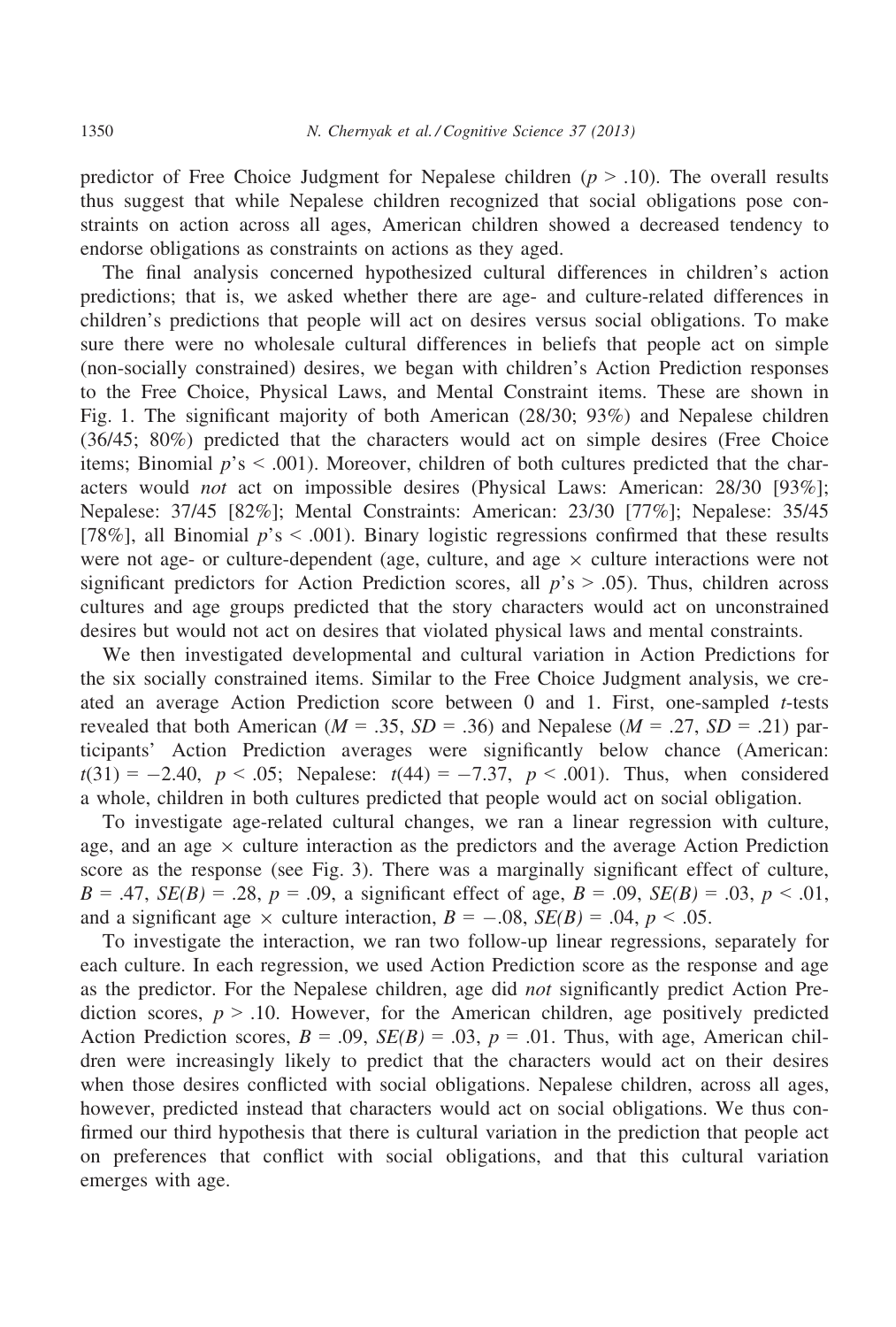

Fig. 3. Regression lines for the Action Prediction means (0-1) of the Socially Constrained items (Social Norms, Artifact Conventions, Moral Norms, Arbitrary Rules, Justified Rules, and Selfish Acts) versus Age.

### 4. Discussion

Our results reveal universal, early-developing intuitions about choice and constraint, as well as important developmental and cultural differences. Across ages, children in both the United States and Nepal endorsed the freedom of choice to perform simple acts (such as drinking milk instead of juice) but recognized that acts which violate physical and mental laws (gravity, object solidity, knowledge limitations) are constrained. This suggests that basic intuitions about freedom of choice and constraint are culturally universal and emerge early.

Importantly, we also found evidence for cultural differences and cultural learning in children's concepts of social constraint. With age, American children were increasingly less likely to recognize social constraints as imposing on one's ability to act on basic desires. Nepalese children, on the other hand, continued to view social obligations as constraining choice and action across all ages. These data suggest that social obligations are particularly susceptible to developmental and cultural variation. Interestingly, these results parallel age-related and culture-specific changes in other aspects of children's social cognition, such as causal attribution, self-concept, moral reasoning, and autobiographical memory (Miller, 1984; Schweder et al., 1987; Wang, 2004). It is also notable that we observed parallel results for both freedom of choice and action prediction. These results support previous work pointing to early-developing links between children's understanding of desire and action (see Liu et al., 2008; Wellman & Miller, 2006).

It is important to note that beliefs in freedom of choice may be distinguished from the degree to which choice is valued. Prior work finds that cultures do in fact differ in the extent to which they perceive and value choice in everyday contexts (Iyengar & Lepper, 1999; Savani et al., 2010). Our experiment, however, looked at explicit endorsements of whether a given action may be chosen at all, not the extent to which one perceives the action as a choice. It remains an important question whether the Nepalese and young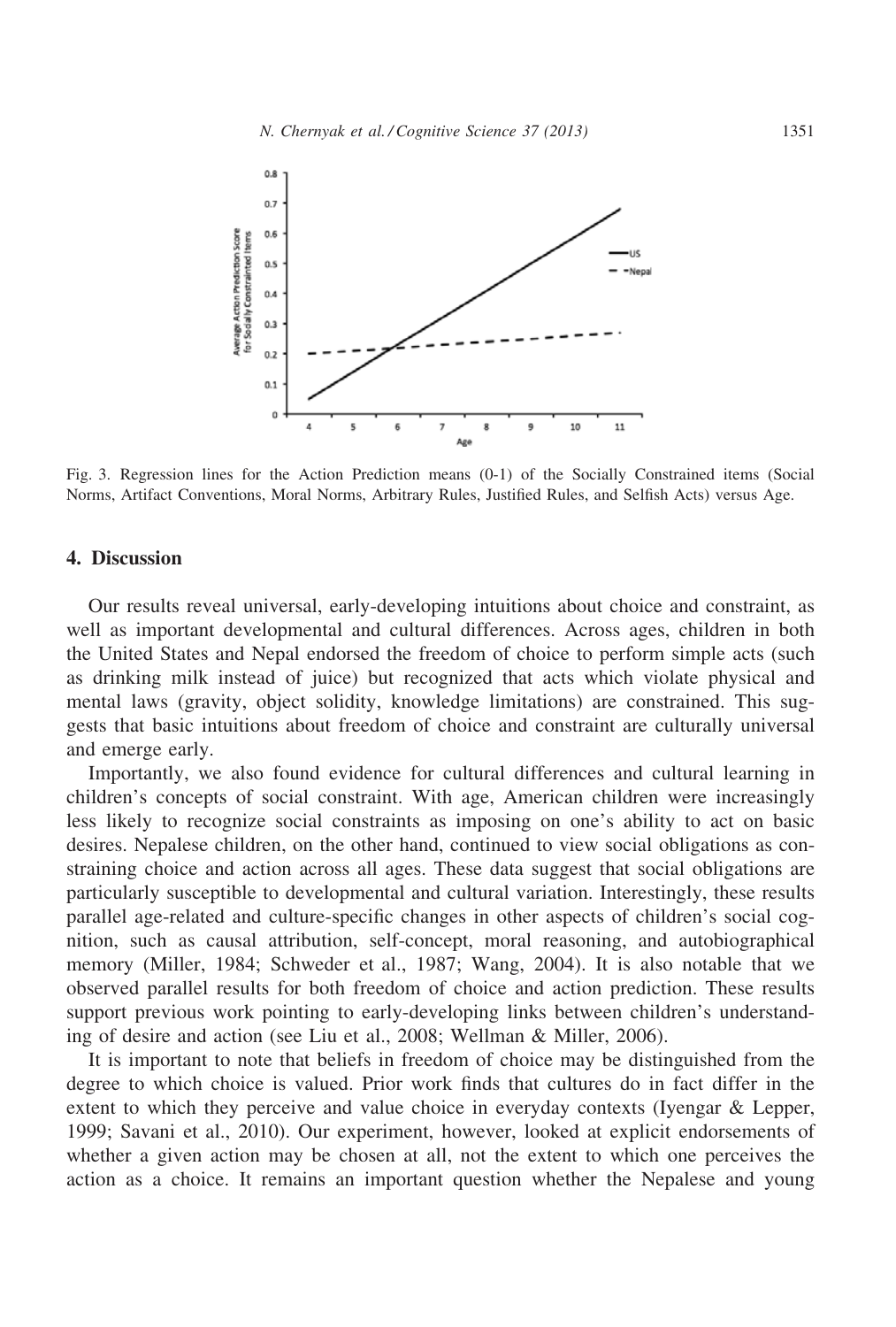American children saw social obligations simply as an influence on one's decisions, or whether they viewed socially constrained actions as completely outside the arena of choice. However, prior cross-cultural work has found that adults in Eastern cultures endorse the idea that interpersonal actions are freely chosen (Miller et al., 2011)—suggesting that rather than failing to construe such actions as choices, children believe that social constraints *influence* action, in particular when that action involves acting on a personal desire.

The unwillingness on the part of very young children across both cultures to endorse freedom of choice (or action) in the face of moral and social constraints is consistent with previous work using a different, first-person, action-based (rather than third-person, story-based) method, in which preschool-aged children were unwilling to endorse their own free will to act against moral rules or social norms (Chernyak et al., 2010). Our results are also consistent with evidence that children have empathetic, altruistic, cooperative, and normative tendencies early in life (Hoffman, 2000; Killen & Smetana, 2002; Rakoczy, Warneken, & Tomasello, 2008; Warneken & Tomasello, 2008; Zahn-Waxler, Radke-Yarrow, & Chapman, 1992). Taken together, it appears that just as the belief that we are free to act on desires is intuitive, viewing people as constrained by social obligation is also highly intuitive, and therefore seen in children at young ages and across cultures. As children age, however, culture and worldview may increasingly serve as guides for moral and social cognition: Western children begin to conceptualize moral and social actions as unique, character-based choices, while Eastern children focus on the benefit to the greater social group (see Miller, 1994). The shift in responses with age (and the subsequent divergence of beliefs across cultures) may represent children's emerging ability to engage in deliberative moral reasoning appropriate to their cultural context.

The cross-cultural differences we found also lead to important questions about the specific mechanism through which such differences emerge. Several (non-mutually exclusive) explanations are possible. First, conceptual beliefs in choice and social constraint may be related to how the Nepali and English languages encode ideas about permission and obligation. For example, the English word "can" may denote either ability ("Can you reach that far?") or permission ("Can (May) I have dessert after dinner?"). However, in Nepali, different meanings for "can" are consistently denoted with different words (akin to the less-frequently used distinction in English between "can I" and "may I"). It is possible that such intermixing in English language either leads to, or is reflective of, beliefs that actions which are physically possible are also permissible.

Another explanation concerns differing exposure to rules and standards through one's schooling and home environment. One salient difference between the two cultures may be in the way children spend their structured time. Many of our Nepalese participants lived in communities in which farming, cooking, and fetching water are ordinary family obligations starting from a young age. Structured time, in addition to school, is thus spent performing actions that benefit larger social units (families and communities). These lifestyles may be contrasted to the children in our American sample, whose structured time is primarily spent in preschool and elementary schools, which place greater emphasis on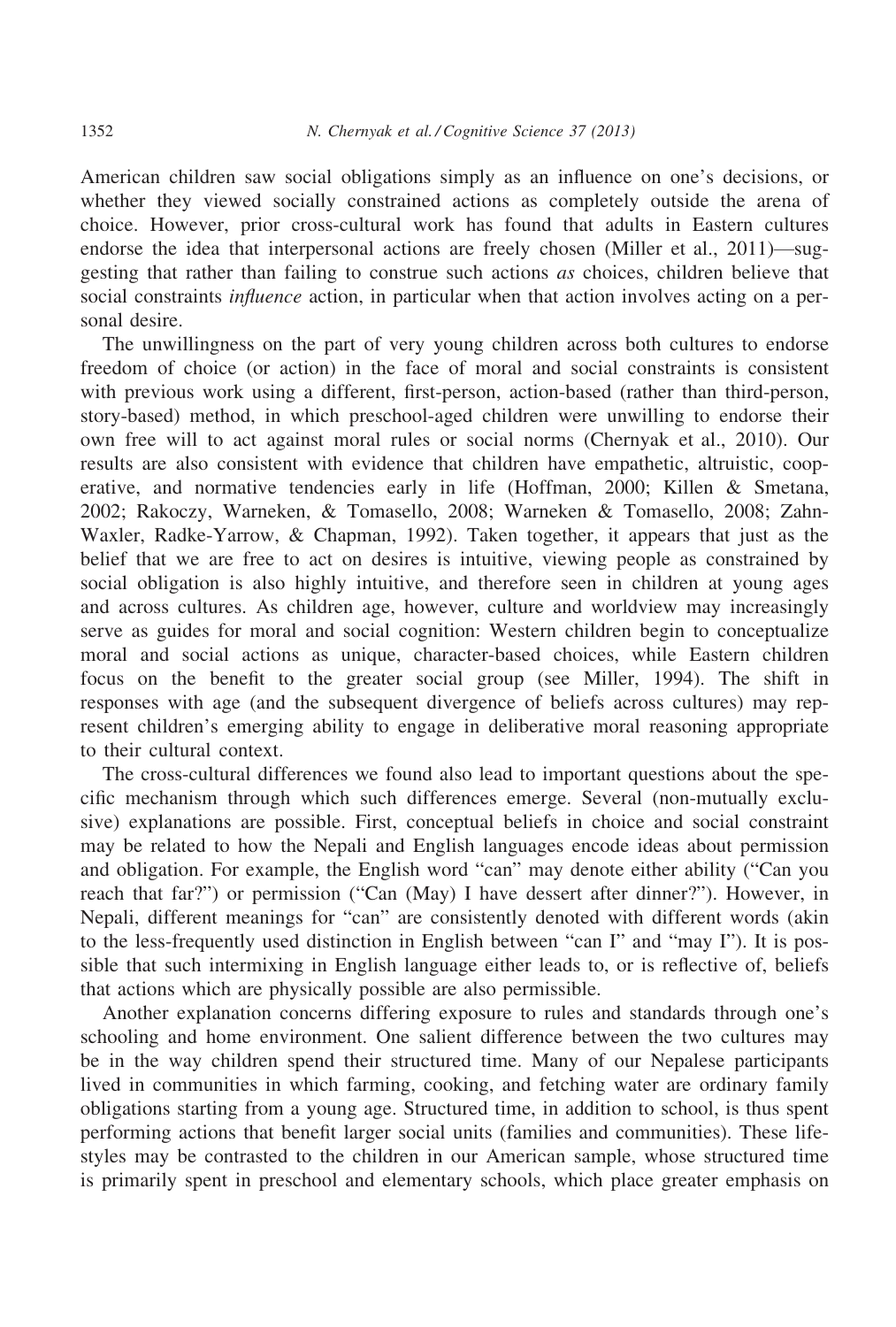individual learning. Although most children do experience social pressure to share, be polite, and be kind, the American children in the subculture we sampled rarely engage in instrumental acts for greater societal benefit as part of their daily routine. Culturally varied discussions of these experiences also serve to shape children's sense of self with respect to their social groups. For example, American schoolteachers often stress the importance of "making good choices" with respect to being good to others, while Nepalese schools often stress the importance of "being well disciplined."

Finally, children's observations of adults following and breaking social obligations in favor of personal preferences may exert a similar influence. Future research should address variety of experience such as family, educational, and political background within each cultural group, and how individual experience relates to variation in children's concepts of freedom of choice.

Overall, we believe that this cross-cultural developmental approach is a fruitful area for future research. Our work follows a small by strong following of studying conceptual learning across cultures (Liu et al., 2008; Miller, 1984). In further studying how concepts in young children differ and do not differ across cultures, we may study how cultural context provides evidence for children to learn.

## Acknowledgments

We thank the members of the Early Childhood Cognition Lab, and especially Katy Braun, Sarah Fogel, Kristyn Herlihy, Lauren Latella, Nikki Klein, and Thomas Rucker for their assistance with data collection and study materials; Rabindra Parajuli for help with data collection in Nepal; Banu Oja, Janak Rai, and Shibani Pandley for their assistance with translation and very helpful suggestions on creating the Nepali study materials; and Matt Tymann for suggestions on an earlier draft.

This study was supported by a McDonnell Collaborative Initiative on Causal Learning grant awarded to T.K. and a Cornell Cognitive Science Fellowship to N.C.

## **Notes**

- 1. Age recorded in integers.
- 2. A small set of the oldest children were able to complete more than one subset. For these children, only their first responses were analyzed.
- 3. See Supplementary Materials for analyses presented separately by domain.

#### **References**

Baer, J., Kaufman, J. C., & Baumeister, R. F. (Eds.) (2008). Are we free? Psychology and free will. New York: Oxford University Press.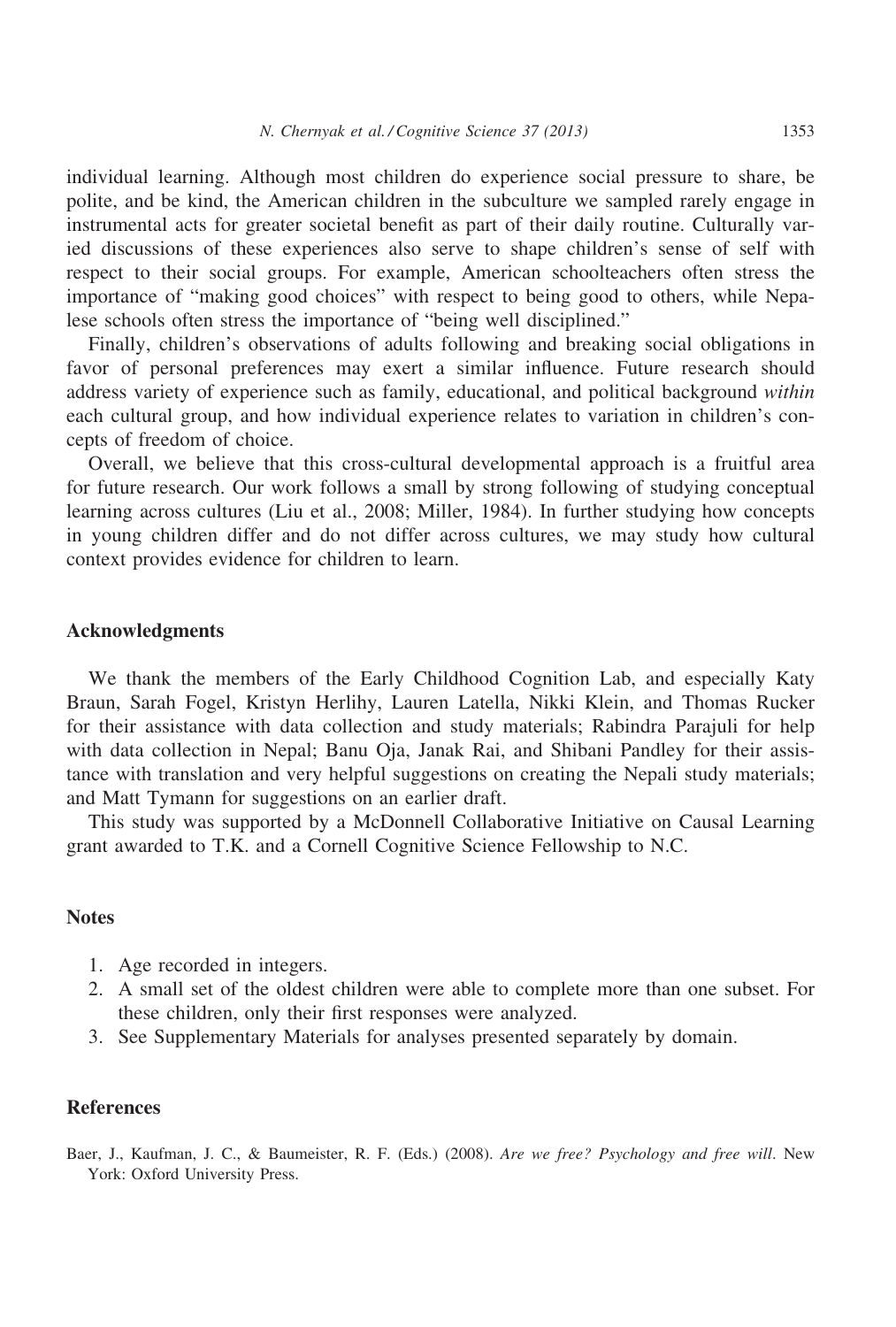- Chernyak, N., Kushnir, T., & Wellman, H. M. (2010). Developing notions of free will: Preschoolers' understanding of how intangible constraints bind their freedom of choice. Proceedings of the Thirty-Second Annual Meeting of the Cognitive Science Society, 2602–2606.
- Cole, P. M., Walker, A. R., & Lama-Tamang, M. S. (2006). Emotional aspects of peer relations among children in rural Nepal. In X. Chen, D. C. French, & B. H. Scheneider (Eds.), Peer relationships in cultural context (pp. 148–169). New York: Cambridge University Press.
- Gergely, G., & Csibra, G. (2003). Teleological reasoning in infancy: The naive theory of rational action. Trends in Cognitive Sciences, 7, 287–292.
- Harris, P. L., Nunez, M., & Brett, C. (2001). Let's swap: Early understanding of social exchange by British and Nepali children. Memory & Cognition, 29, 757–764.
- Helwig, C. C. (2006). The development of personal autonomy throughout cultures. Cognitive Development, 21, 458–473.
- Hoffman, M. L. (2000). *Empathy and moral development: Implications for caring and justice*. New York: Cambridge University Press.
- Iyengar, S. S., & Lepper, M. R. (1999). Rethinking the role of choice: A cultural perspective on intrinsic motivation. Journal of Personality and Social Psychology, 76, 349–366.
- Kalish, C. W. (1998). Reasons and causes: Children's understanding of conformity to social rules and physical laws. Child Development, 69, 706–720.
- Kalish, C. W., & Shiverick, S. M. (2004). Children's reasoning about norms and traits as motives for behavior. Cognitive Development, 19, 401–416.
- Killen, M., & Smetana, J. G. (Eds.) (2002). Handbook of moral development. Mahwah, NJ: Lawrence Erlbaum Associates.
- Kushnir, T., Wellman, H. M., & Chernyak, N. (2009). Preschoolers' understanding of freedom of choice. Proceedings of the Thirty-First Annual Meeting of the Cognitive Science Society, 87–92.
- Liu, D., Wellman, H. M., Tardif, T., & Sabbagh, M. A. (2008). Theory of mind development in Chinese children: A meta-analyses of false-belief understanding across cultures and languages. Developmental Science, 44, 523–531.
- Markus, H., & Kitayama, S. (1991). Culture and the self: Implications for cognition, emotion, and motivation. Psychological Review, 98, 224–253.
- Miller, J. G. (1984). Culture and the development of everyday social explanation. Attitudes and Social Cognition, 46, 961–978.
- Miller, J. G. (1994). Cultural diversity in the morality of caring: Individually oriented versus duty-based interpersonal moral codes. Cross Cultural Research, 28, 3–39.
- Miller, J. G. (2003). Culture and agency: Implications for psychological theories of motivation and social development. In V. Murphy-Berman, & J. Berman (Eds.), Cross-cultural differences in perspectives on the self (pp. 59–99). Lincoln, NE: University of Nebraska Press.
- Miller, J. G., & Bersoff, D. M. (1994). Cultural influences on the moral status of reciprocity and the discounting of endogenous motivation. *Personality and Social Psychology Bulletin*, 20, 592–602.
- Miller, J. G., & Bersoff, D. M. (1998). The role of liking in perceptions of the moral responsibility to help: A cultural perspective. Journal of Experimental Social Psychology, 34, 443–469.
- Miller, J. G., Bersoff, D. M., & Harwood, R. L. (1990). Perceptions of social responsibilities in India and the United States: Moral imperatives or personal decisions? Journal of Personality and Social Psychology, 58, 33–47.
- Miller, J. G., Das, R., & Chakravarthy, S. (2011). Culture and the role of choice in agency. Journal of Personality and Social Psychology, 101, 46–61.
- Nichols, S. (2004). The folk psychology of free will: Fits and starts. *Mind and Language*, 19, 473–502.
- Nichols, S., & Knobe, J. (2007). Moral responsibility and determinism: The cognitive science of folk intuitions. Nous, 41, 663–685.
- Onishi, K. H., & Baillargeon, R. (2005). Do 15-month-old infants understand false beliefs? Science, 308, 255–258.